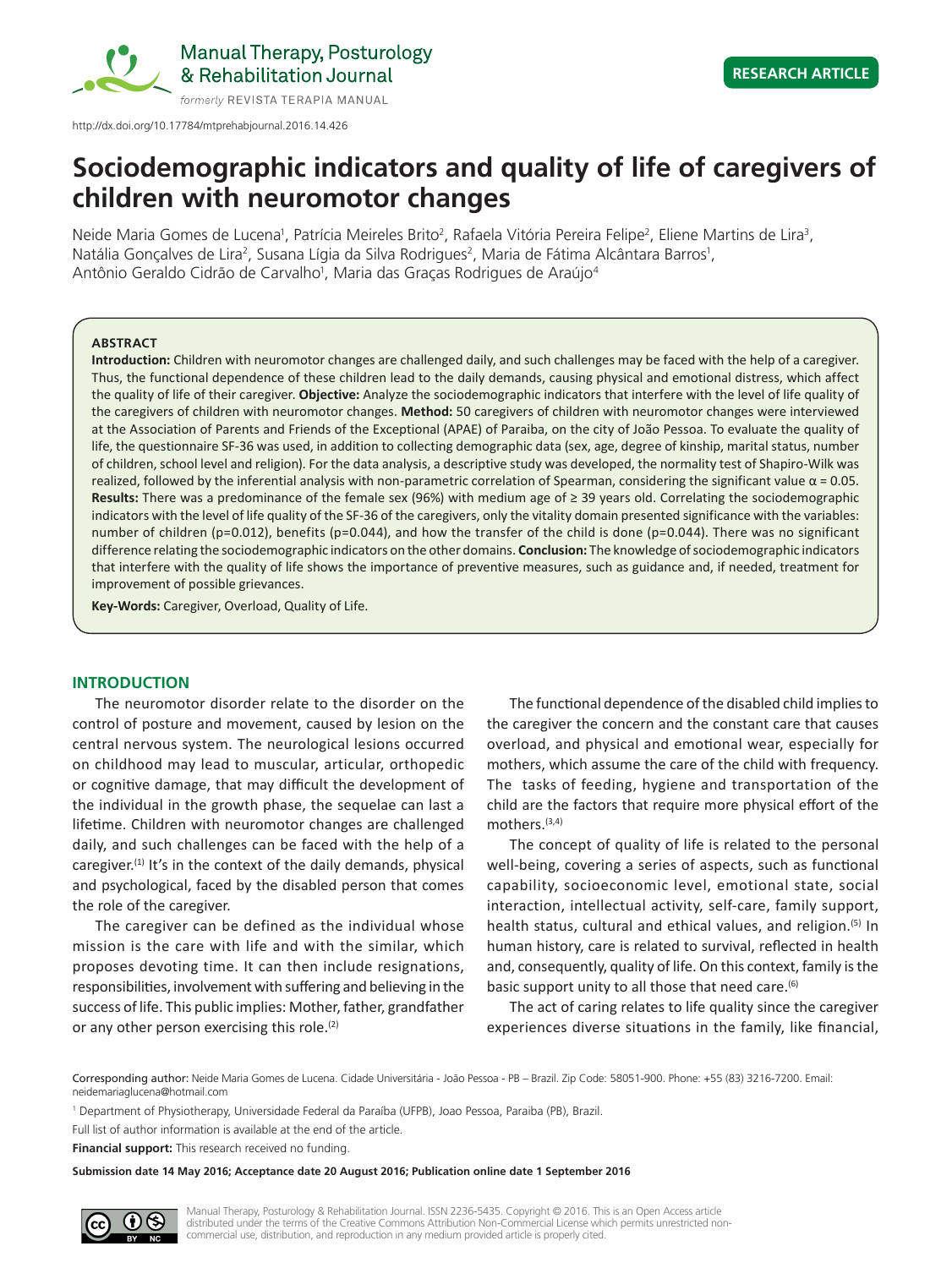

exercise of family roles, feelings of helplessness, loss of control, exclusion and overload, as well as factors that can lead to stress.(7)

Thus, the aim of this study was to characterize the sociodemographic profile of caregivers of children with neuromotor changes, as well as to identify domains with the greatest decrease in quality of life. Correlating the sociodemographic variables with the level of quality of life.

## **METHOD**

We conducted a cross-sectional study of the analytical type, with caregivers attending the Association of Parents and Friends of the Exceptional (APAE/PB), located in the city of João Pessoa, from September 2014 to March 2015. In this period 50 caregivers of both genders were interviewed, these caregivers aided children with neuromotor changes and voluntarily participated in the present study.

Study participants were casually identified by researchers from their medical records and addressed to the waiting room before or after the completion of treatment. The objectives and procedures of the study were presented, and the participants were asked to sign the informed consent, as required by CNS resolution no. 466/2012. By consent of the participants, they were led to a private room for them to be applied instruments used in the study, by two students of the Institutional Program for Scientific Initiation Scholarships (PIBIC), from the Federal University of Paraíba (UFPB), linked to the CNPq.

An inclusion criteria was adopted: family and/or guardians aged over 18 years; be the primary caregiver of a child diagnosed with any neuromotor change and provide care to the child for more than two months.

For the sociodemographic profile analysis, we used the sociodemographic questionnaire (6), and assessed the data of the caregivers (gender, age, contact, profession/occupation, marital status, religion, family income, how many hours of caregiving/day, how many times a week, kinship with the child, age of the child, number of children, health habits, receiving of benefits and means of transportation to take the child to the institution).

To evaluate the quality of life of the caregivers, we used the questionnaire called *Medical Outcomes Study 36-item Short Form Health Survey* (SF-36). The SF-36 is a generic questionnaire made to assess quality of life, translated and adapted for the Brazilian population.<sup>(8)</sup> The SF-36 is composed of thirty-six questions, grouped into eight domains: Functional Capability, Physical aspects, Pain, General state of health, Vitality, Social aspects, Emotional aspects and mental health. Scores range from 0 to 100, in which zero corresponds to the worst general state and 100 to the perception of the best life quality related to health.(9,10)

The statistical analysis was carried out initially by using descriptive statistics (percentage frequency for each variable, calculating the mean and standard deviation). Then the variables were analyzed for normality (Shapiro-Wilk test).

Only four of the seventeen variables showed a normal distribution ( $\alpha \geq 0.05$ ). For inferential analysis, we used the nonparametric Spearman correlation, adopting the significance level of p <0.05. Analyses were performed using the software SPSS version 20.0 and Excel, for making graphs and charts.

The research project was submitted and approved by the Ethics Committee on Human Research of the University Hospital Lauro Wanderley of the Federal University of Paraíba (CAAE: 03808312.0.0000.5183).

## **RESULTS**

The sample was composed of 50 caregivers of children with neuromotor changes with different diagnoses, chosen randomly. The caregivers were female (96%), with age  $\geq 39$ (96%), mothers (94%), married (64%), had two children (46%), finished second degree (High School) (36%) and were catholic (74%). As for family income, 84% received up to 2 minimum salaries. 62% of the caregivers declared they didn't receive any kind of benefits and, in addition, declare themselves as sedentary (70%). As to the child dedication time, 38 caregivers (76%) dedicate all the duration of the day to assist the child. (Table 1).

Regarding the type of transportation used, 44% of the caregivers use the family car as the mean of transportation. 24% of the caregivers that use the family car partially aid the child. Among the caregivers that use public transportation (38%), more than half (20%) partially aid the child. The aid is related to the transfer of the child, which refers to handling of daily activities as, for example, bathing, dressing, feeding, and assisting on the displacement from a place to another, among others (Table 2).

Regarding to the quality of life of the caregivers, of a total of 100 scores, an average global score of 64.9 was observed. The domains that presented the higher average score were: Functional Capability = 79.0, Social Aspects = 65.4, Limitation by emotional aspects = 71.3 and Mental health = 67.3 (Table 3).

Correlating the quality of life with the sociodemographic indicators of the caregivers, the variables "number of children", "benefits" and "how the transfer of the child is done" obtained a significant correlation with the vitality domain of the SF-36, according to table 4.

## **DISCUSSION**

The caregiver's overload can be conceptualized as a biopsychosocial sphere resulting from the search for a balance between the following variables: time available for care, financial, psychological, physical and social conditions, functions and distribution of roles.<sup>(11)</sup> Thus, according to the data analyzed, it may be noted that most caregivers are mothers, whose role in society is subject to responsibilities like housework, besides taking care of their children. The results of this study were similar to those of Mugno (2007)<sup>(12)</sup> in which a prevalence of mothers was also found (97.8%). Studies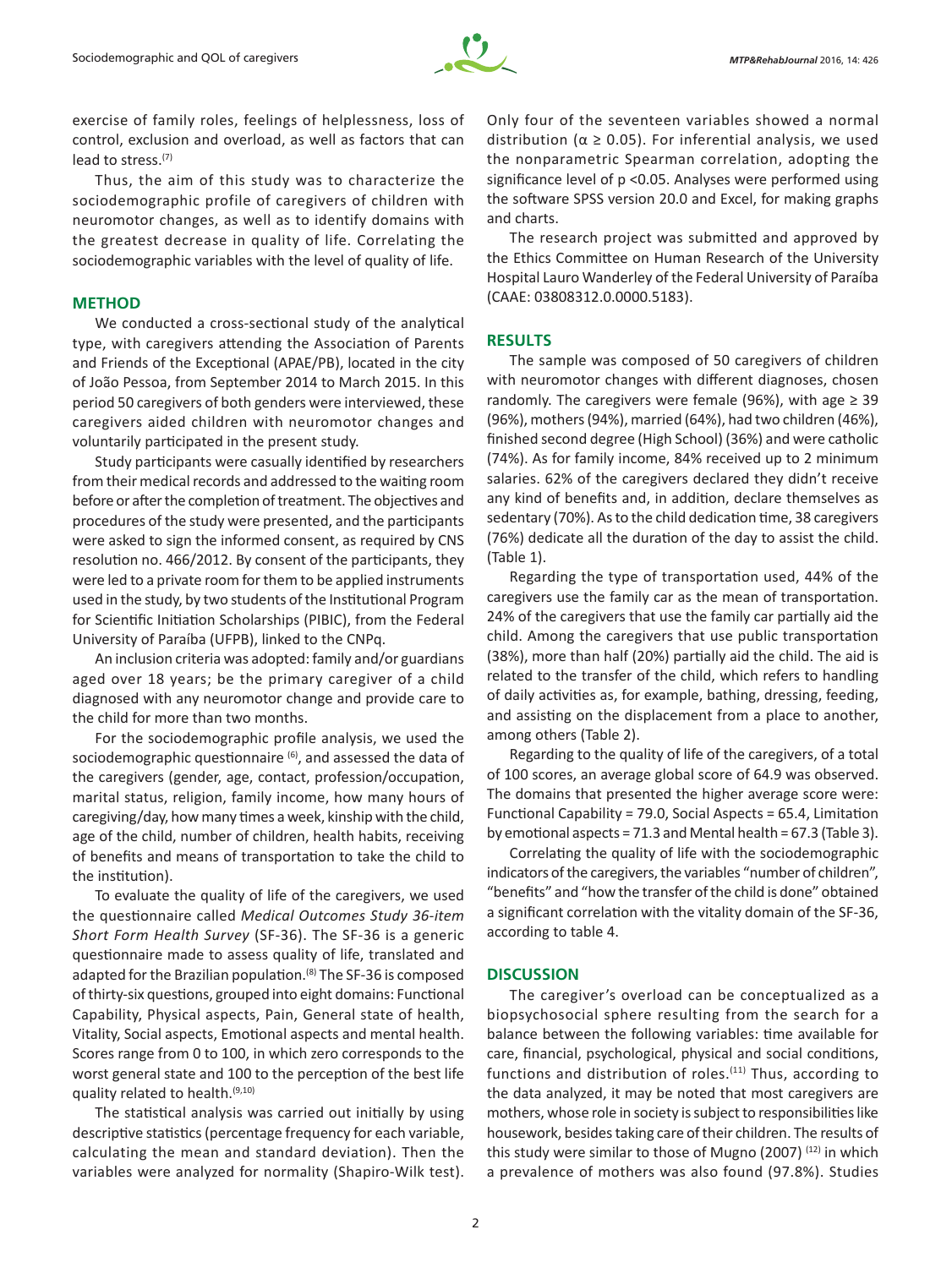

| <b>Table 1.</b> Sociodemographic profile of the caregivers of children with neuro- |
|------------------------------------------------------------------------------------|
| motor changes seen at APAE/PB. Paraíba. 2015                                       |

| <b>Variables</b>                         | $n=50$ | %  |  |  |  |  |
|------------------------------------------|--------|----|--|--|--|--|
| Gender                                   |        |    |  |  |  |  |
| Female                                   | 48     | 96 |  |  |  |  |
| Male                                     | 02     | 04 |  |  |  |  |
| Age (years)                              |        |    |  |  |  |  |
| < 39                                     | 02     | 04 |  |  |  |  |
| $\geq$ 39                                | 48     | 96 |  |  |  |  |
| <b>Family Relationship</b>               |        |    |  |  |  |  |
| Mother                                   | 47     | 94 |  |  |  |  |
| Others                                   | 03     | 06 |  |  |  |  |
| <b>Marital Status</b>                    |        |    |  |  |  |  |
| Married                                  | 32     | 64 |  |  |  |  |
| Single                                   | 09     | 18 |  |  |  |  |
| Divorced                                 | 06     | 12 |  |  |  |  |
| Others                                   | 03     | 06 |  |  |  |  |
| <b>Number of Children</b>                |        |    |  |  |  |  |
| $1$ to $2$                               | 23     | 46 |  |  |  |  |
| $\geq$ 3                                 | 37     | 54 |  |  |  |  |
| <b>Level of Education</b>                |        |    |  |  |  |  |
| Primary School                           | 06     | 12 |  |  |  |  |
| High School                              | 18     | 36 |  |  |  |  |
| <b>Higher Education</b>                  | 02     | 04 |  |  |  |  |
| Religion                                 |        |    |  |  |  |  |
| Catholic                                 | 37     | 74 |  |  |  |  |
| Others                                   | 13     | 26 |  |  |  |  |
| Family Income (Num. of minimum salaries) |        |    |  |  |  |  |
| $\leq 1$                                 | 21     | 42 |  |  |  |  |
| $1$ to $2$                               | 21     | 42 |  |  |  |  |
| >2                                       | 08     | 16 |  |  |  |  |
| <b>Receiving Benefits</b>                |        |    |  |  |  |  |
| Yes                                      | 19     | 38 |  |  |  |  |
| No                                       | 31     | 62 |  |  |  |  |
| Time of dedication (hours/day)           |        |    |  |  |  |  |
| Duration of the day                      | 38     | 76 |  |  |  |  |
| Less than the duration of the day        | 12     | 24 |  |  |  |  |
| <b>Habits of Life</b>                    |        |    |  |  |  |  |
| Sedentary                                | 35     | 70 |  |  |  |  |
| Not sedentary                            | 15     | 30 |  |  |  |  |
| <b>Type of locomotion transport</b>      |        |    |  |  |  |  |
| Own car                                  | 22     | 44 |  |  |  |  |
| Public car                               | 19     | 38 |  |  |  |  |
| Other means of transportation            | 09     | 18 |  |  |  |  |

## **Table 2.** Means of transfer and the need to aid the child. Paraíba 2015

| <b>Means of transfer</b>          | <b>Public</b><br><b>Transportation</b><br>(%) | Family Car (%) |
|-----------------------------------|-----------------------------------------------|----------------|
| Fully assist the child            | 4                                             | 12             |
| Partialy assist the child         | 20                                            | 24             |
| The child doesn't need assistance | 14                                            | 08             |
| <b>Total</b>                      | 38                                            | 44             |

conducted with mothers of children with cerebral paralysis (CP) some behaviors were observed: unwillingness to carry out physical activities and social relationships, poor health perception, lack of knowledge about the child's disease, decreased mood and problems in social life, family and work.<sup>(13)</sup>

Regarding the family income, it can be observed that most of the caregivers had a considered low income (up to two minimum salaries), that may be considered insufficient, since the disabled person often needs more financial support, which often creates an impact in family economic stability. This finding is supported by a research that identified a higher prevalence among those of socioeconomic class D (middle-low class).<sup>(14)</sup>

Regarding habits, most caregivers reported not to practice any form of regular physical activity, a factor that can be explained by the lack of time for self-care, because, according to the data collected in this study, most caregivers dedicated all period of the day to assist the children. Comparable prevalence was found in another study in which it was found that most caregivers had difficulties in leisure activities, causing social and professional damage, due to total dedication to the child.<sup>(10)</sup> Makiyama (2004)<sup>(15)</sup> found a prevalence similar to the one found on this study relating to the function of the caregivers who dedicates 24 hours/day to assist the child. Thus, the demand of care has great influence on the physical, psychological and social health of the caregiver, which leads to fatigue, isolation, overload and stress.<sup>(16)</sup>

Regarding quality of life, in a general way, an overall average scores slightly above the median (64.9) was found, presenting rather unsatisfactory. This result corroborates a study by Oliveira (2008)<sup>(2)</sup>, which states that, despite the unsatisfactory quality of life, the caregivers, even in the face of difficulties, find other forms to care, with the aim of providing a better life for their children. With regard to the domains, the "functional capacity" presented the highest score (79.0). Similar data was found in a study by Prudente (2010)  $(17)$ , in which the average value found in the first evaluation was 82.6, with overall score = 66.9. In another study it was found that mothers of children with cerebral paralysis have achieved global average of quality of life superior to 50, and the functional capacity domain got the highest score (18), similarly to this study. According to Ware (2000)<sup>(19)</sup>, functional capacity includes the ability of the caregiver to perform vigorous activities such as; climb several flights of stairs, walk several blocks, besides loading the child's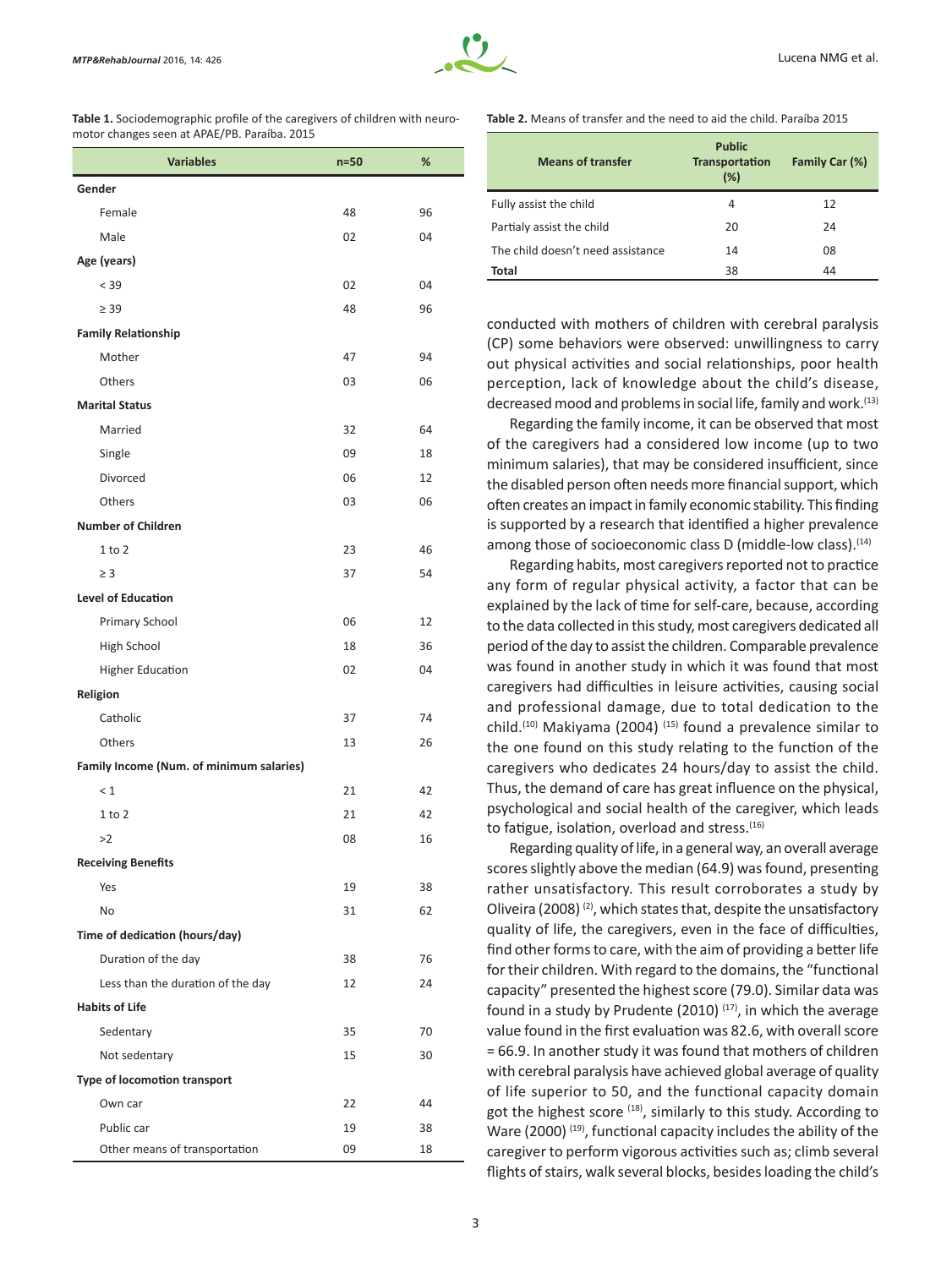

#### **Table 3.** Mean and standard deviation of the domains of the SF 36 related to the caregivers. Paraíba. 2015

| <b>Domain</b>                   | Average | <b>Standard Deviation</b> | <b>Minimum</b>           | <b>Maximum</b>           |
|---------------------------------|---------|---------------------------|--------------------------|--------------------------|
| <b>Functional capacity</b>      | 79.9    | 19.6                      | 30                       | 100                      |
| Limitation by physical aspects  | 52.5    | 41.4                      | $\overline{\phantom{a}}$ | 100                      |
| Pain                            | 61.0    | 17.0                      | 31                       | 100                      |
| General state of health         | 62.3    | 21.0                      | 20                       | 100                      |
| Vitality                        | 59.3    | 16.4                      | 20                       | 90                       |
| Social aspects                  | 65.4    | 29.3                      | ٠                        | 100                      |
| Limitation by emotional aspects | 71.3    | 36.3                      | $\overline{\phantom{0}}$ | 100                      |
| Mental health                   | 67.3    | 18.2                      | 12                       | 96                       |
| Global score                    | 64.9    | 7.7                       | $\overline{\phantom{a}}$ | $\overline{\phantom{a}}$ |

**Table 4.** Correlation of the sociodemographic profile with the domains of the SF-36. Paraíba. 2015

|                                 | <b>Sociodemographic Variables</b> |                                     |                              |                      |                                     |                    |                 |
|---------------------------------|-----------------------------------|-------------------------------------|------------------------------|----------------------|-------------------------------------|--------------------|-----------------|
| <b>Domains</b>                  | Age                               | <b>Number of</b><br><b>Children</b> | Time of<br><b>Dedication</b> | <b>Family Income</b> | <b>Receiving</b><br><b>Benefits</b> | <b>Life Habits</b> | <b>Transfer</b> |
| Functional capability           | 0.245                             | 0.07                                | 0.83                         | 0.816                | 0.662                               | 0.192              | 0.662           |
| Limitation by physical aspects  | 0.507                             | 0.898                               | 0.997                        | 0.801                | 0.358                               | 0.746              | 0.358           |
| Pain                            | 0.73                              | 0.911                               | 0.754                        | 0.956                | 0.199                               | 0.437              | 0.199           |
| General state of health         | 0.729                             | 0.686                               | 0.199                        | 0.584                | 0.628                               | 0.638              | 0.628           |
| Vitality                        | 0.621                             | $0.012*$                            | 0.303                        | 0.93                 | $0.044*$                            | 0.761              | $0.044*$        |
| Social aspects                  | 0.368                             | 0.299                               | 0.356                        | 0.33                 | 0.121                               | 0.499              | 0.121           |
| Limitation by emotional aspects | 0.552                             | 0.748                               | 522                          | 0.665                | 0.347                               | 0.965              | 0.347           |
| Mental health                   | 0.087                             | 0.274                               | 0.842                        | 0.877                | 0.221                               | 0.18               | 0.221           |

**\***Significant Correlations, α<0,05.

weight and moderate activities, such as climbing a flight of stairs or walking a block.

Some problems faced by caregivers, such as social exclusion, emotional and social isolation, depression, erosion in relationships, loss of perspective on life and others (20) may be associated with the restriction of possibilities of the caregiver having a better quality of life. $(21)$  Thus, the domain "vitality" got one of the lowest scores and showed significant correlation with some demographic data. This domain refers to the vigor and energy of the caregiver's performance that often manifests as exhaustion and fatigue.<sup>(19)</sup> The results of this study, in relation to the vitality domain, corroborate with the study of Ciconelli et al (1999)<sup>(22)</sup>, in which it was identified that caregiver overload may reduce the quality of care and, consequently, can affect the health of the person receiving care. A study conducted in Turkey has highlighted the evidence that the quality of life, assessed by the SF-36 questionnaire, of primary caregivers of children with cerebral paralysis, compared to primary caregivers of children without cerebral paralysis, was significantly lower in the field "vitality", as well as in relation to the "general health" and "emotional aspects".<sup>(23)</sup>

The act of caring for the child with special needs already demands from the mother a greater support. Adding to this demand the care of another child, being the bearer of special

needs or not, it demands more attention of these caregivers to the children, causing a more intense physical and emotional exhaustion. Therefore, according to the data analyzed, it can be said that the number of children significantly interferes with the quality of life, especially in the vitality of the caregivers. Sousa et al (2007)  $(24)$  claim that aspects such as family relationships, housework and raising children makes the caregivers indulge themselves to these responsibilities, becoming a form of voluntary sacrifice, surpassing their own limits for the benefit of the welfare of the child and of the whole family . Therefore, the health team must turn to these caregivers in order to promote a better quality of life and maintain their health.

The inexistence of a benefit aid, presented by most caregivers, showed a statistically significant correlation with regard to their quality of life, specifically in the vitality domain. The finding may be explained by the low socioeconomic status of the study participants, causing a series of difficulties to ensure the appropriate needs of the child are satisfied, thus demanding a sacrifice from the caregiver to give this support. In another study, it was observed that some children receive benefits from the National Social Security Institute (INSS) due to the chronic nature of the disease, but this source of income was deemed insufficient. Thus, the authors state that the